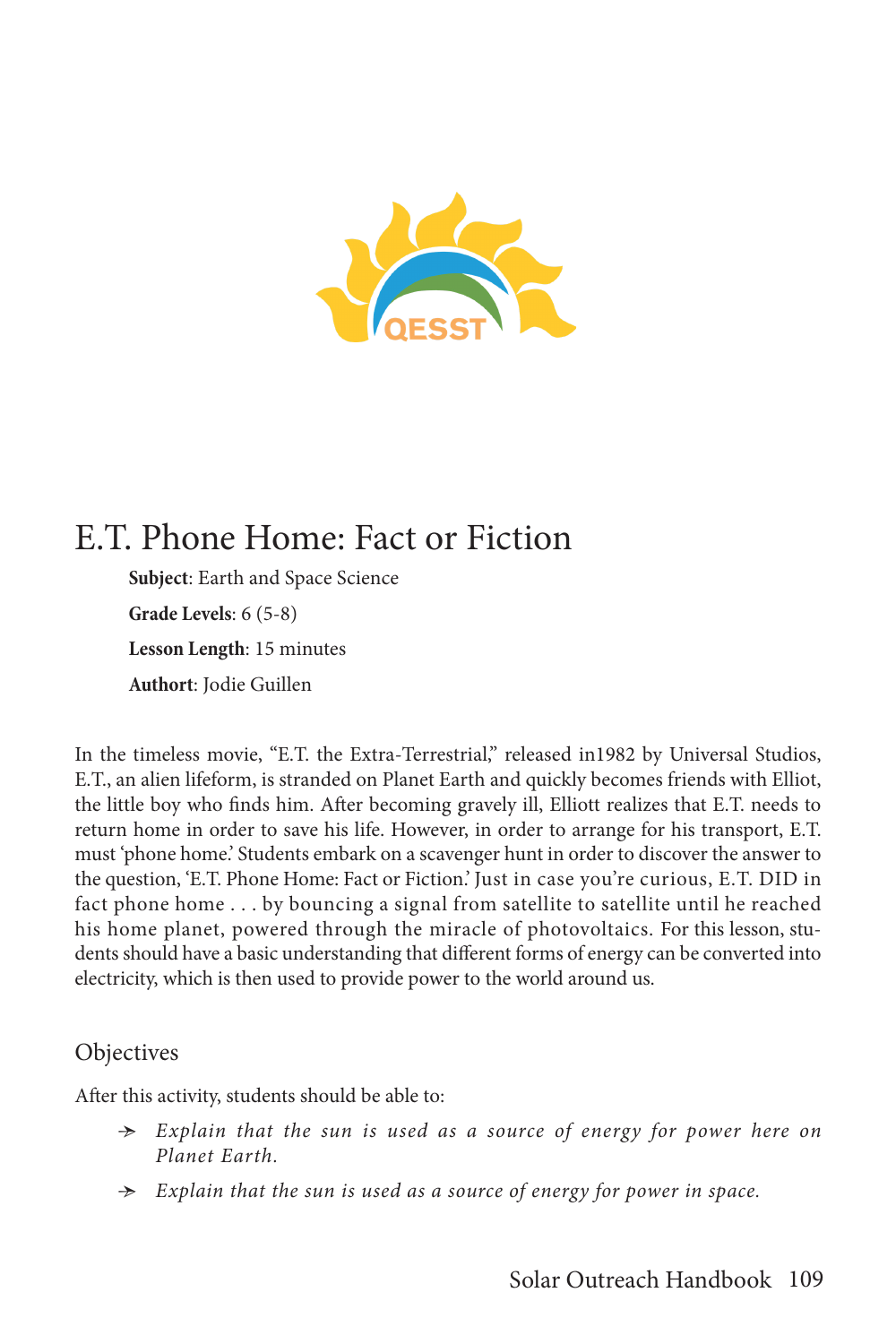# Engineering Connection

Since Russia launched Sputnik 1 into space in 1957 (the first satellite in orbit), scientists and engineers have continued to develop innovative, new technological capabilities to support exploration into the vastness beyond our planet, deeper and deeper into space. Fast-forward to the year 2016, and there are now over 1,100 active satellites in orbit, in addition to the 2,600 satellites still in orbit that are no longer operational.

You might be asking what do satellites have to do with photovoltaics. The answer to that question is quite simple: satellites are powered by transforming the energy of the sun into electricity, a useable form of energy. This happens through solar arrays that are present on virtually every satellite in orbit. The innovations that have been developed by engineers in order to power the thousands of satellites in orbit today just might prove to be the very innovations that help us solve our energy crisis here at home on Planet Earth.

# Materials

- Each group needs:
	- Clue Numero Uno E.T. Phone Home - Fact QESST World Puzzle QR Code Periodic Table of the Elements QR Code What is a Satellite Solar Energy AWESOMENESS Crossword Puzzle Tackle Box (http://amzn.to/2AFWz8b) Alphabet Multilock (http://amzn.to/2EneClE) Directional Multilock (http://amzn.to/2ElwxZW) 3-Digit Number Lock (2) (http://amzn.to/2CQbsdM) UV Flashlight (http://amzn.to/2EmtsZM) Device with QR Reader
- To share with the entire class:
	- One copy per student of Small Gropu Participation Rubric Criteria and Scoring Invisible Pen (http://amzn.to/2AGflft)
	- One solar-powered, dancing, flower pot for each member of the winning team One package of Reese's Pieces candy for each student

# Setup

- Make one copy of all of the materiasl for each group (Clue Numero Uno, E.T Phone Home – Fact, QESST Wordle Puzzle, QR Code - Periodic Table of the Elements, QR Code – What is a Satellite, Solar Energy AWESOMENESS Crossword Puzzle)
- Cut the QESST Wordle Puzzle into several pieces, and write 911 in invisible ink

# 110 CLASSROOM LESSONS *| E.T. Phone Home: Fact or Fiction*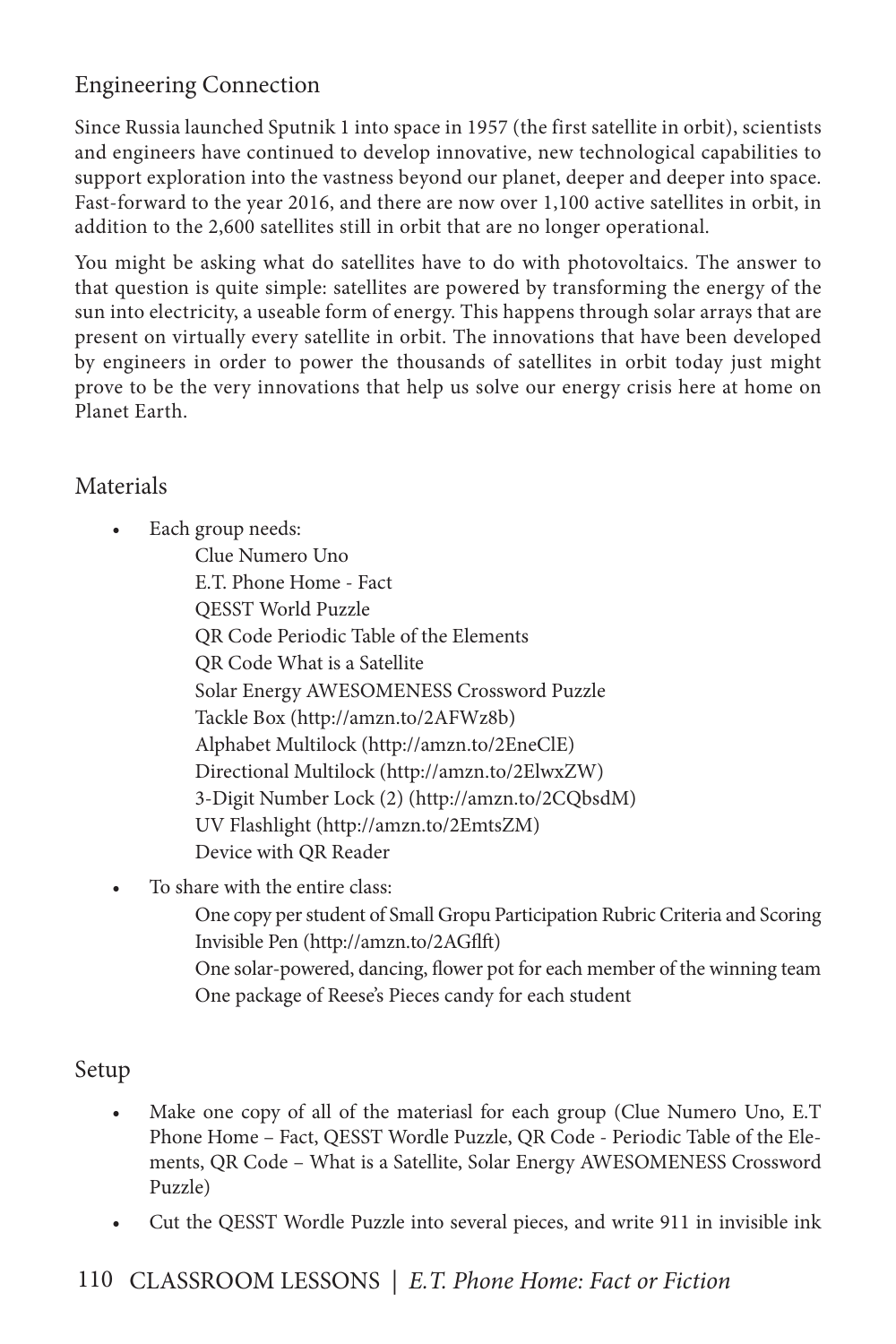pen on different pieces of the QESST Wordle Puzzle. (Make sure to write one number on three, different pieces of the QESST Wordle Puzzle.)

- Lock the UV Flashlight and the pieces of the QESST Wordle Puzzle inside the 3-digit lock box. Set the lock to 014.
- Set the following locks to the correct combinations: Set the alphabet multilock to STAR. Set the directional multilock to LEFT ARROW, LEFT ARROW, DOWN AR- ROW, DOWN ARROW, DOWN ARROW. Set the three-digit lock to 911.
- Place the attachment, E.T Phone Home Fact, inside the toolbox.
- Place the dancing sun flowers and Reese's Pieces candy inside the toolbox. (optional)
- Use all three locks to secure the toolbox.
- On each copy of the Solar Energy AWESOMENESS Crossword Puzzle circle the follow items in red marker: Circle 3 across, circle 6 across, circle 1 down, circle 2 down, and circle 4 down.
- Set a virtual timer for 30 minutes. (http://bit.ly/1foGrGh)
- Teachers should be actively involved with students throughout the course of this interactive activity, intervening when necessary in order to curb frustrations, as well as help students stay focused and on-task. In order to uncover the combinations to the different locks, students must correctly solve each clue. Two opportunities are inserted to give "hints" to groups that are struggling to come up with the correct solutions.

### Introduction

As class begins, read the following scenario to students:

*E.T. is an alien lifeform who has been stranded here on our planet. He is discovered by a little boy named Elliott, and the two quickly become friends. However, E.T. knows that in order to survive he must find a way to return home.* 

*The following video clip shows the moment E.T. is finally able to communicate his need to "phone home.").*

#### https://www.youtube.com/watch?v=6xZif3WmG7I

*After E.T. becomes gravely ill, Elliott realizes that E.T. must return home in order to save his life. Remember, in order to arrange for his transport, E.T. must "phone home."*

#### https://www.youtube.com/watch?v=UUWYfNNEbyk

*Is it too late to save E.T.'s life?*

*Today, you will discover the answer to the question: "E.T. Phone Home: Fact*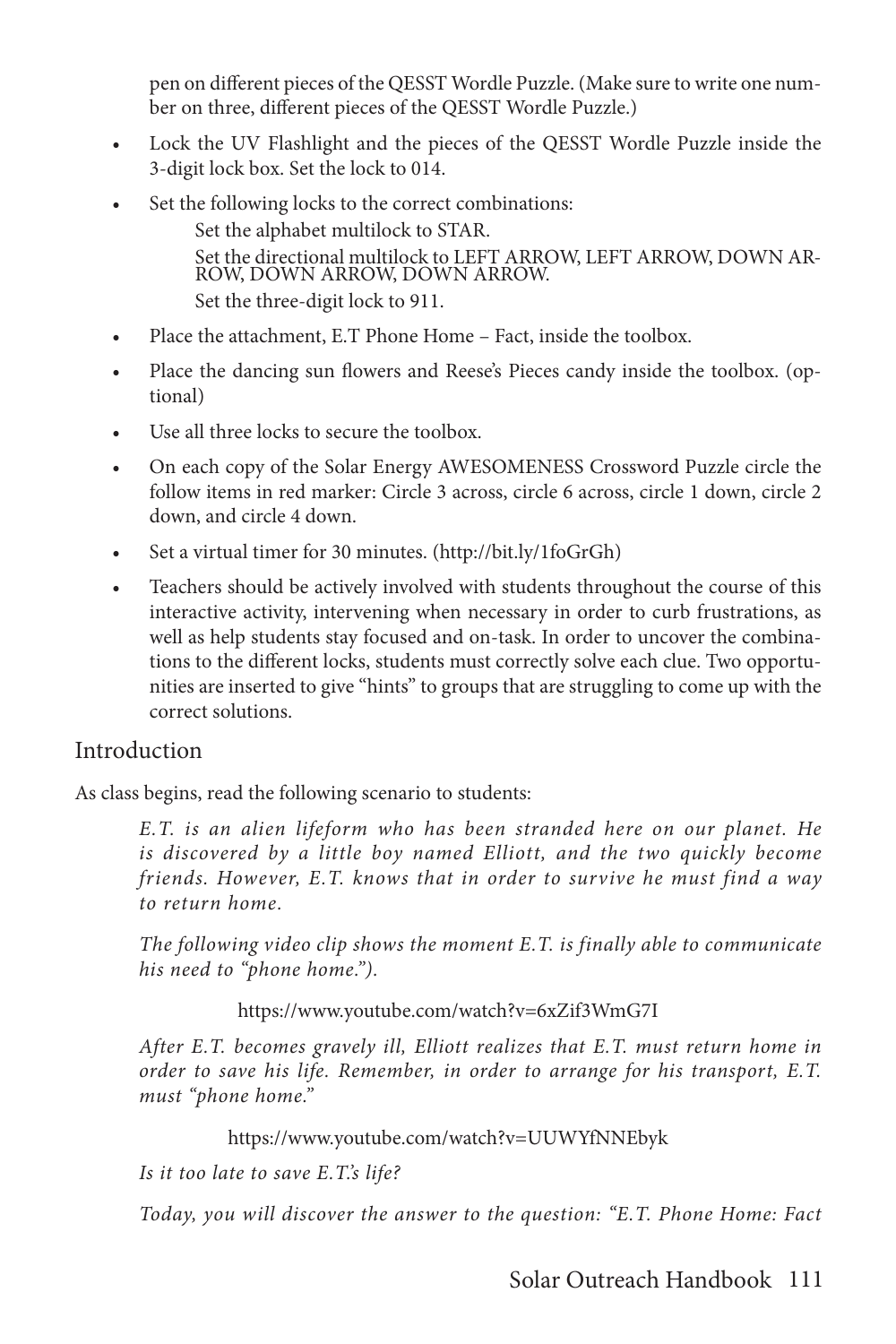*or Fiction?" by embarking on a scavenger hunt, the answer to each clue leading your group along the way. Here is your first clue.* (Hand each group the first clue, "Clue Numero Uno" and start the 30-minute timer).

*Remember, the clock is ticking, and E.T.'s life hangs precariously in the balance.*

### With the Students

- 1) Review group norms:
	- a. You have 30 minutes to find the answer to the question, "E.T. Phone Home: Fact or Fiction?"
	- b. You must work together as a team. The better you communicate with your teammates, the higher your chances for success. Each time you discover the answer to a clue, make sure you communicate it to the rest of your teammates.
	- c. There will be one winning team, and that team will be the first to correctly uncover the answer to the final clue which will lead them to the final hiding place where the answer, and prize, awaits them.
	- d. Explain to students any places in the room that are off limits, such as the teacher's desk, book shelves, etc.
- 2) Hand each group a copy of "Clue Numero Uno"), Start the 30-minute timer.
- 3) "The answer to your first clue is hidden within the first minute of "Bill Nye The Sun!" "The sun is the closest  $\frac{1}{1-\frac{1}{1-\frac{1}{1-\frac{1}{1-\frac{1}{1-\frac{1}{1-\frac{1}{1-\frac{1}{1-\frac{1}{1-\frac{1}{1-\frac{1}{1-\frac{1}{1-\frac{1}{1-\frac{1}{1-\frac{1}{1-\frac{1}{1-\frac{1}{1-\frac{1}{1-\frac{1}{1-\frac{1}{1-\frac{1}{1-\frac{1}{1-\frac{1}{1-\frac{1}{1-\frac{1}{1-\frac{1}{1-\frac{1}{1-\frac{1}{1-\frac{1}{1-\frac{1}{1-\frac{1}{1-\frac{1$ 
	- e. Watch the first minute of "Bill Nye The Sun!" as a whole group. https://vimeo.com/107050146
- 4) "Complete the Solar Energy AWESOMENESS Crossword Puzzle to uncover your SECOND CLUE!!!"
	- f. As each group finishes solving the first puzzle, hand them a copy of the Solar Energy AWESOMENESS Crossword Puzzle. Remind students that we read from LEFT TO RIGHT!!! (Answer: LEFT ARROW, LEFT ARROW, DOWN ARROW, DOWN ARROW, DOWN ARROW)
- 5) "Read THIS awesome article in order to solve your next clue . . . what is the power source for a satellite? Remember, there are no electrical cords or outlets in space! Figure out what that power source is MADE OF, and you'll have your THIRD CLUE!!!" (Silicon: Atomic Number 14, Answer: 014)
	- g. Once scanned, the QR code will take students to an article by NASA called, "What is a satellite?" If you do not have access to a QR reader, please provide students with the following link: https://go.nasa.gov/2eO1Weo
	- h. HINT #1: Periodic Table of the Elements Attachment
- 6) Your FINAL clue to unlock the ANSWER IS . . . HIDDEN INSIDE THAT LOCK-BOX!!! (Answer: 911)
	- i. HINT #2: Who do YOU call when you need help???

The first team to the final location will discover the following items:

- E.T. Phone Home FACT
- Dancing flower pots, powered by the sun. There should be one dancing flower pot for each student on the winning team. Link: http://amzn.to/2odqvqg. The flower pots are significant for two reasons: